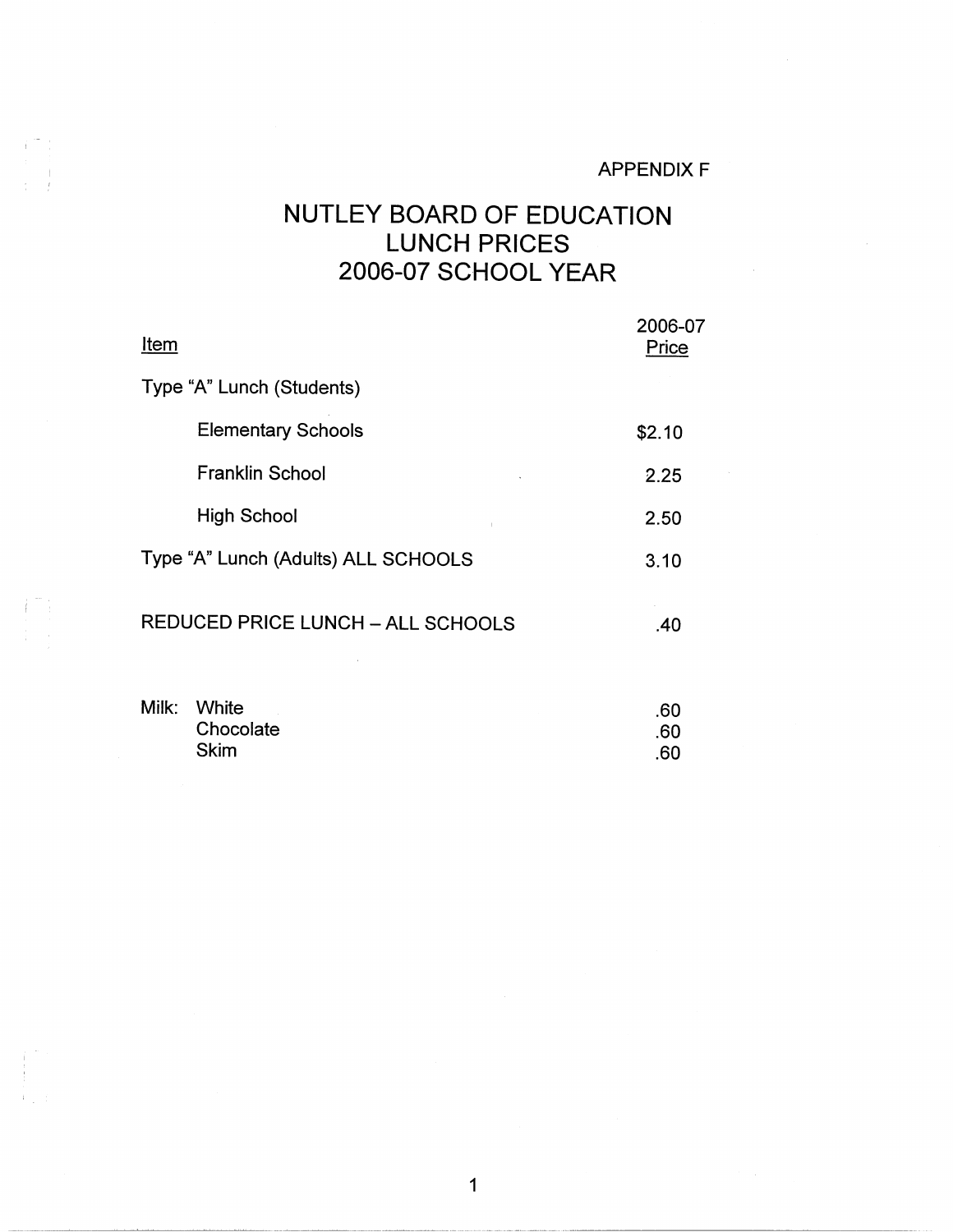## NUTLEY BOARD OF EDUCATION LUNCH PRICES 2006-07 SCHOOL YEAR

2.25 1.95

1.90

| A la carte Items - (High School/Franklin School)                                                                 | 2005-06                |
|------------------------------------------------------------------------------------------------------------------|------------------------|
| Deli Bar<br>(High School Only)<br>Salad Bar -<br>(High School Only)<br>Salad/Sandwich Platters - (Franklin Only) | \$2.50<br>2.50<br>2.25 |
| Sandwiches: High School<br><b>Middle School</b><br>Steak (High School Only)                                      | 2.50<br>2.25<br>2.15   |

Cheese Steak (High School Only)

Cheese

| <u>Item</u> | Price  |
|-------------|--------|
| Hamburger   | \$1.90 |
| Hot Dog     | 1.90   |

\*Chicken Nuggets 1.90

Salads: Fruit Salad ("A" Lunch) **Student** Fruit Salad ("A" Lunch) Adult Small Large with Cheese Large Specialty Salad (cranberry) 2.10 2.75 1.50 1.90 1.90

\*Not available at high school

Pizza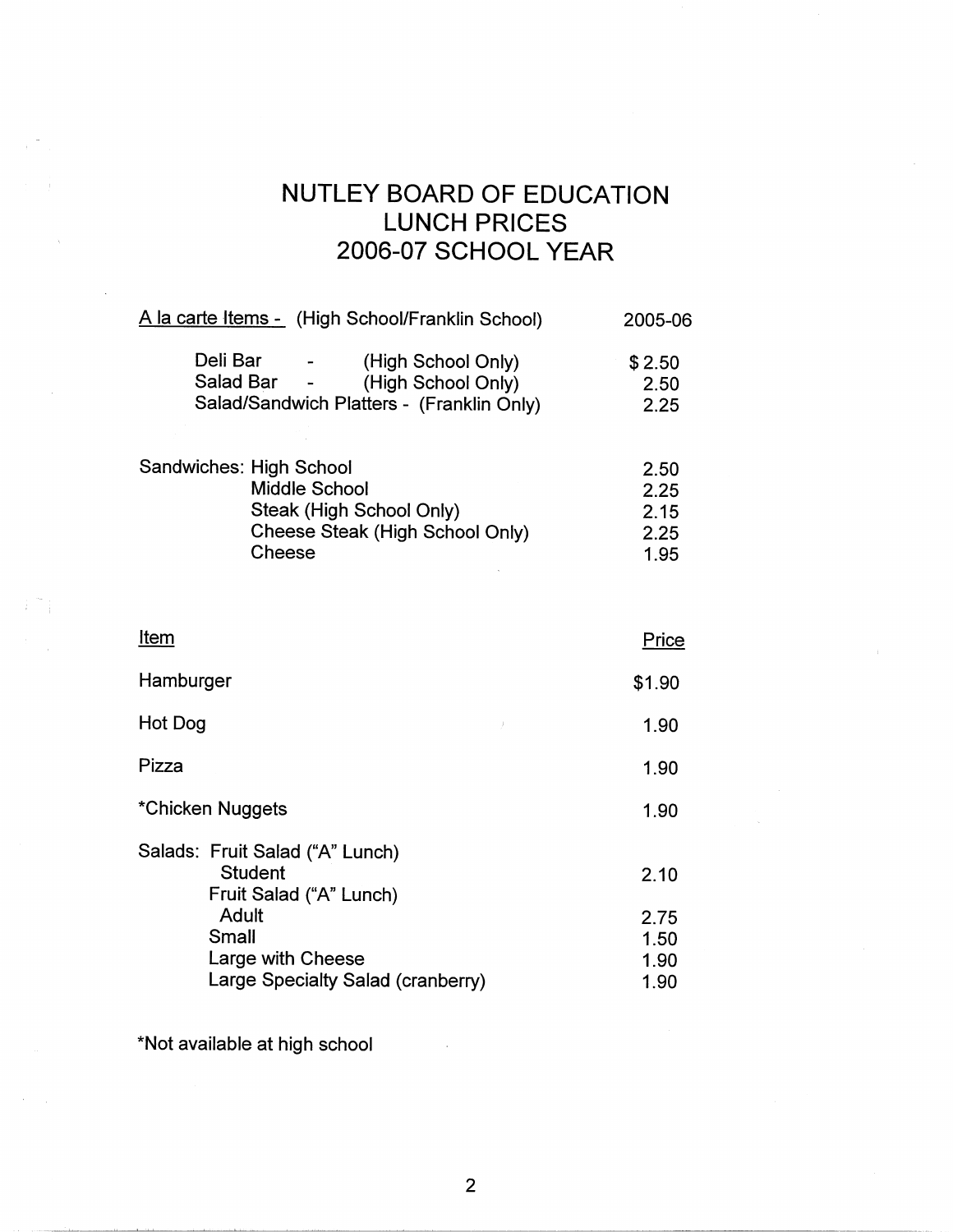| <u>Item</u>                         | Price        |
|-------------------------------------|--------------|
| <b>Tuna Salad Bowl</b>              | 1.65         |
| <b>Cottage Cheese Bowl</b>          | 1.25         |
| <b>Cottage Cheese with Fruit</b>    | 1.60         |
| Egg Salad Bowl                      | 1.40         |
| <b>French Fries</b>                 | 1.00         |
| <b>French Fries w/Cheese</b>        | 1.25         |
| <b>Onion Rings</b>                  | 1.10         |
| Popcorn Chicken                     | 1.70         |
| <b>Mozzarella Sticks</b>            | 1.60         |
| Domino's Bread Stick w/Sauce        | 1.85         |
| Soup: Cup<br><b>Bowl</b>            | 1.00<br>1.25 |
| Ice Cream                           | .75 to 1.50  |
| Pies & Cakes                        | .90          |
| Jello                               | .75          |
| Puddings - Rice, Chocolate, Vanilla | .85          |
| Pop Tarts                           | 1.10         |
| 20 oz. Drinks - Bottle              | 1.25         |
| 12 oz. Drinks - Cans                | 1.00         |
| Large Pretzel                       | .80          |
| Jumbo Cheese Pretzel                | 1.00         |
| Oreos                               | .85          |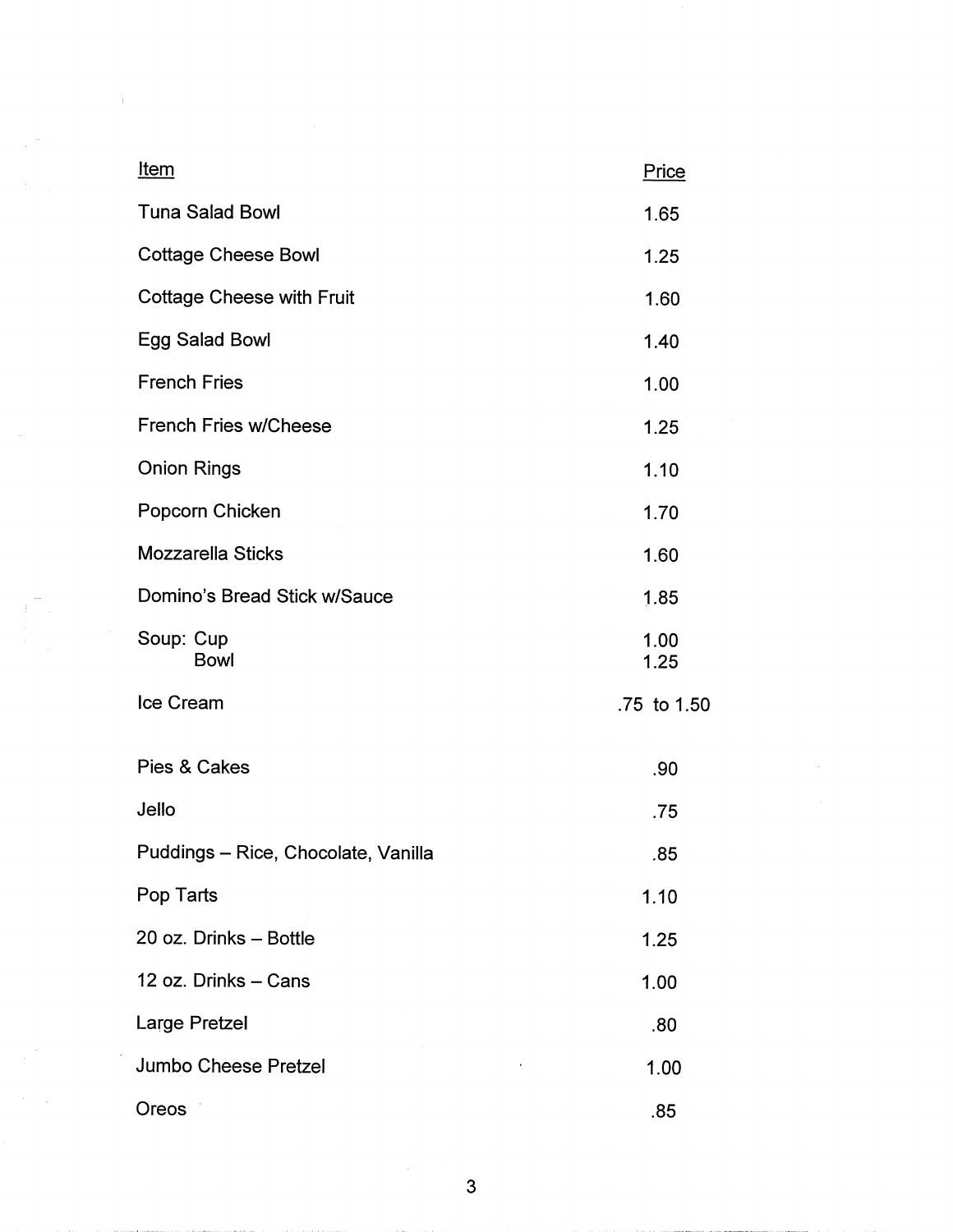| <u>Item</u>                   | Price |
|-------------------------------|-------|
| Cookies (3 pack)              | .75   |
| Cookies - any flavor (2 pack) | .50   |
| Mrs. Goodcookie (2)           | .90   |
| <b>Chips Ahoy</b>             | .85   |
| <b>Fruit Roll-ups</b>         | .75   |
| <b>Ritz Bits</b>              | .95   |
| <b>Granola Type Bars</b>      | .90   |
| <b>Fig Newtons</b>            | .85   |
| <b>Gold Fish Crackers</b>     | .75   |
| Nutri-Grain Bars              | .85   |
| <b>Brownies</b>               | .85   |
| Small Chips, etc.             | .60   |
| Combos                        | .95   |
| <b>Andy Capp Hot Fries</b>    | .75   |
| Fresh Fruit                   | .65   |
| Orange Juice (8 oz.).         | .75   |
| <b>Rice Krispie Treat</b>     | .95   |
| <b>Bagel w/Butter</b>         | 1.00  |
| <b>Bagel w/Cream Cheese</b>   | 1.10  |
| Roll - Buttered or Plain      | .75   |
| <b>Snickers</b>               | 1.00  |
| Milky Way                     | 1.00  |

 $\label{eq:2.1} \frac{1}{\sqrt{2\pi}}\sum_{i=1}^n\frac{1}{\sqrt{2\pi}}\sum_{i=1}^n\frac{1}{\sqrt{2\pi}}\sum_{i=1}^n\frac{1}{\sqrt{2\pi}}\sum_{i=1}^n\frac{1}{\sqrt{2\pi}}\sum_{i=1}^n\frac{1}{\sqrt{2\pi}}\sum_{i=1}^n\frac{1}{\sqrt{2\pi}}\sum_{i=1}^n\frac{1}{\sqrt{2\pi}}\sum_{i=1}^n\frac{1}{\sqrt{2\pi}}\sum_{i=1}^n\frac{1}{\sqrt{2\pi}}\sum_{i=1}^n\$ 

 $\int_{0}^{\frac{\pi}{2}}\left(\frac{1}{\sqrt{2}}\right)^{2}dx$ 

 $\begin{aligned} \frac{d}{dt} &\geq \frac{1}{2} \left( \frac{1}{2} \right) \left( \frac{1}{2} \right) \\ &\geq \frac{1}{2} \left( \frac{1}{2} \right) \left( \frac{1}{2} \right) \left( \frac{1}{2} \right) \left( \frac{1}{2} \right) \\ &\geq \frac{1}{2} \left( \frac{1}{2} \right) \left( \frac{1}{2} \right) \left( \frac{1}{2} \right) \left( \frac{1}{2} \right) \left( \frac{1}{2} \right) \left( \frac{1}{2} \right) \left( \frac{1}{2} \right) \left( \$ 

 $\label{eq:2.1} \frac{1}{\sqrt{2\pi}}\int_{0}^{\infty}\frac{1}{\sqrt{2\pi}}\left(\frac{1}{\sqrt{2\pi}}\right)^{2\alpha} \frac{1}{\sqrt{2\pi}}\int_{0}^{\infty}\frac{1}{\sqrt{2\pi}}\left(\frac{1}{\sqrt{2\pi}}\right)^{\alpha} \frac{1}{\sqrt{2\pi}}\frac{1}{\sqrt{2\pi}}\int_{0}^{\infty}\frac{1}{\sqrt{2\pi}}\frac{1}{\sqrt{2\pi}}\frac{1}{\sqrt{2\pi}}\frac{1}{\sqrt{2\pi}}\frac{1}{\sqrt{2\pi}}\frac{1}{\sqrt{2\$